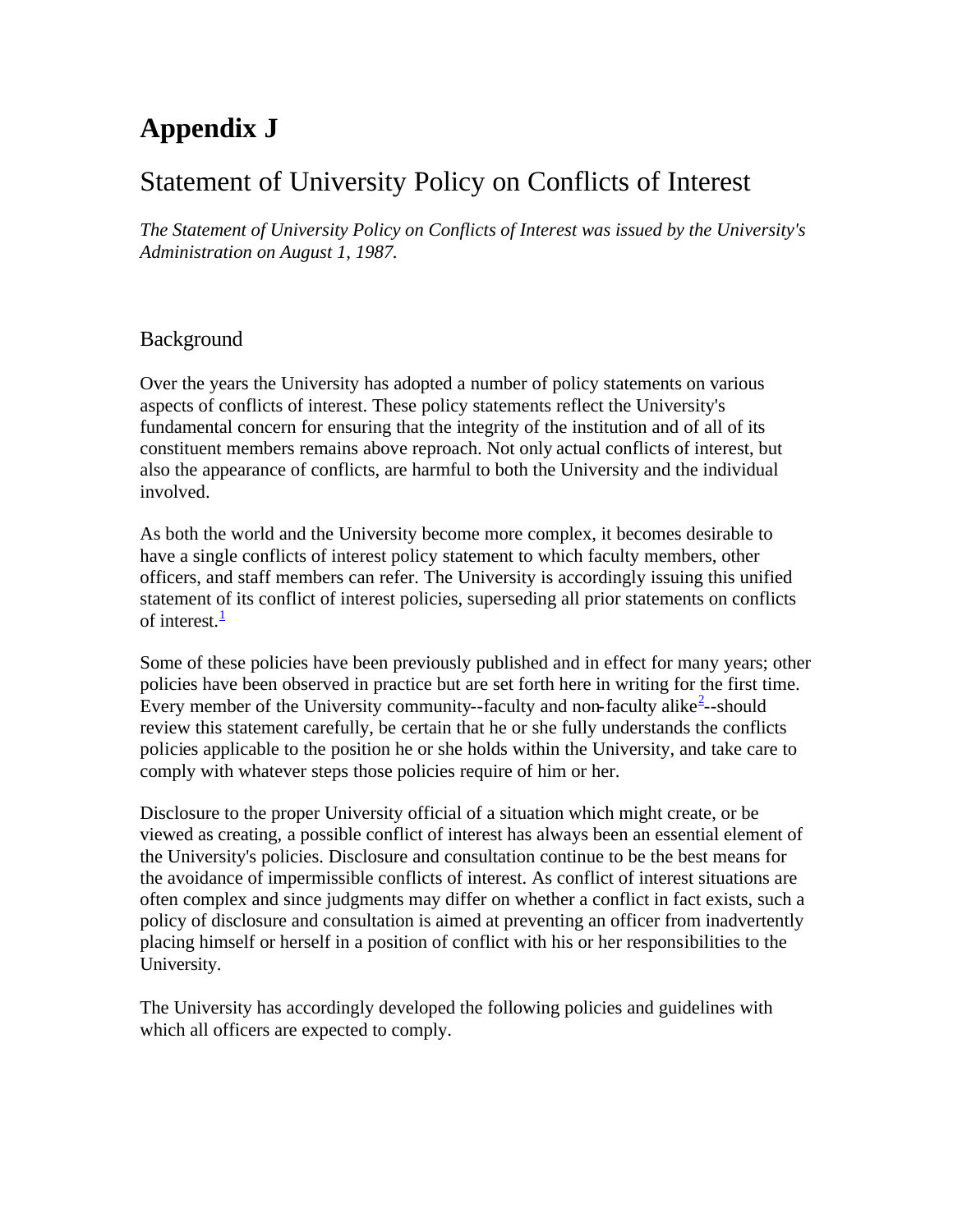### Conflict Situations and Guidelines for Dealing with Them

Any circumstances which could cast doubt or even the appearance of doubt upon an officer's ability to act with total objectivity with regard to the University's interests presents a potential conflict of interest situation. Set forth below, both descriptively and by way of example, are the kinds of conflict situations each officer should avoid and guidelines for dealing with them.

Given the complexity and diversity of the University, it is not possible for a single statement to be all-inclusive, and by the same token any generalization may be overly broad. Any officer who has any question about whether a particular activity or transaction is permitted or prohibited by this policy statement should seek clarification from the Office of the Provost or the appropriate Vice President.

1. *Self-Dealing Conflict*. The possibility of a self-dealing conflict typically occurs where an officer has a significant personal interest in a transaction to which the University is a party coupled with some degree of influence or control over the outcome. In such an instance, since the officer may derive a private or personal benefit from the transaction, the officer is vulnerable to the charge that his or her influence within the University might be used to advance this private interest or benefit.

There are numerous situations where potentially self-dealing conflicts may arise; the following examples are illustrative, not exhaustive:

- a. An officer who has responsibility for or influence over the University's purchase of goods or services influences a direct purchase from an organization in which he, she, or a member of his or her family has an interest;
- b. An officer accepts gratuities or special favors from any organization doing business with the University where the offering or acceptance of such gratuities or special favors could be viewed as potentially interfering with the officer's proper discharge of his or her responsibilities to the University; and
- c. An officer seeks to purchase property which the University has offered for sale to the general public without disclosing the intended purchase to the University and obtaining the University's prior written approval.

There are certain potentially self-dealing situations that must be specifically regulated. Acquisitions by the University by purchase or lease of materials or services from any entity in which a University officer has a significant proprietary interest are prohibited. An exception to this policy will only be granted upon application in writing, with full disclosure of the background facts, to the Director of Purchasing and his consequent approval in writing of the proposed transaction in advance of its taking place.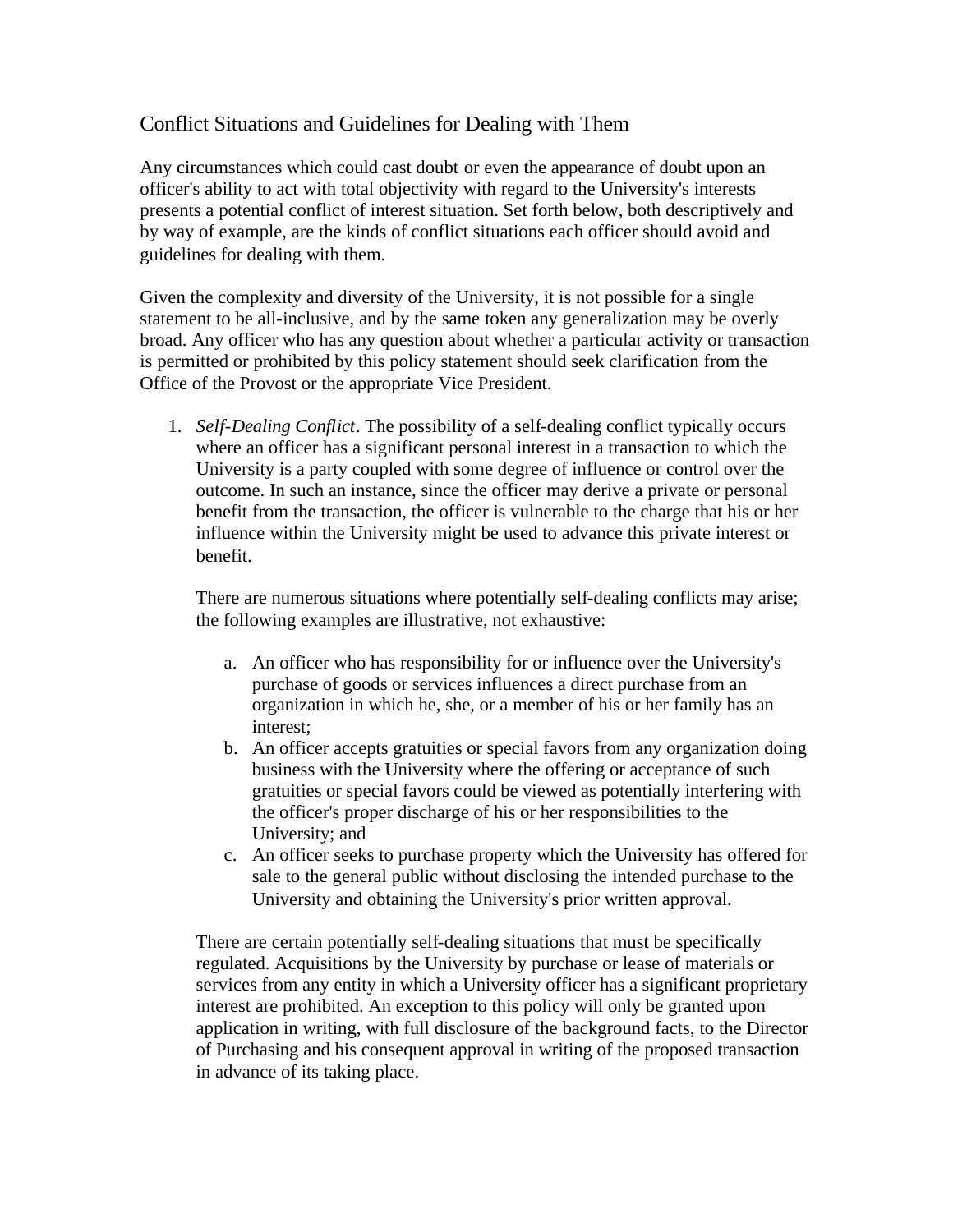Similarly, a potential self-dealing conflict may arise when a University officer seeks to purchase property from the University which it has offered for sale. Neither a Trustee nor a senior officer of the University nor any member of his or her immediate family may purchase any real property offered for sale by the University except with prior written approval of the Trustees' Committee on Finance; if other officers or staff members of the University or members of their immediate families are offered an opportunity to purchase University real property, that fact and proposed terms of purchase must be disclosed to the Committee on Finance before the transaction is approved.

If a member of an officer's immediate family is to be hired to work in a position directly subordinate or supervisory to the officer, that fact should be disclosed in advance to the appropriate Vice President or the Provost so that a determination can be made whether to permit an exception to the normal prohibition against nepotism.

2. *Conflict of Commitment*. This conflict arises where there may be in fact an appearance of competing demands upon the time and energy of an officer as a result of his or her outside activities and interests which would interfere with the officer's ability to meet his or her responsibilities to the University. The University expects that an officer's outside activities and interests will not interfere with his or her teaching, scholarly research, or other obligations to the University.

Within this general framework, officers of instruction are permitted to engage in outside consulting activity up to an average of one day a week. An officer of administration, research, or the libraries or a supporting staff member normally may not undertake any outside employment except after consultation with his or her department head or supervisor.

An officer of instruction is not permitted to take on a regular teaching assignment in another educational institution during the academic year except with the special permission of the Provost on the assurance of the Department Chairman to the Dean that such employment will not impair the instructional offerings of the department.

An officer should not accept a regular and continuing position with significant responsibilities for the management of an outside commercial enterprise or without appropriate approvals accept any other outside position that would impair the officer's ability to fulfill his or her obligations to the University.

3. *Effect on Academic Judgment*. An officer of instruction or research may encounter a conflict where he or she engages in outside employment or activities which could be viewed as impairing his or her academic judgment in the performance of University duties and responsibilities.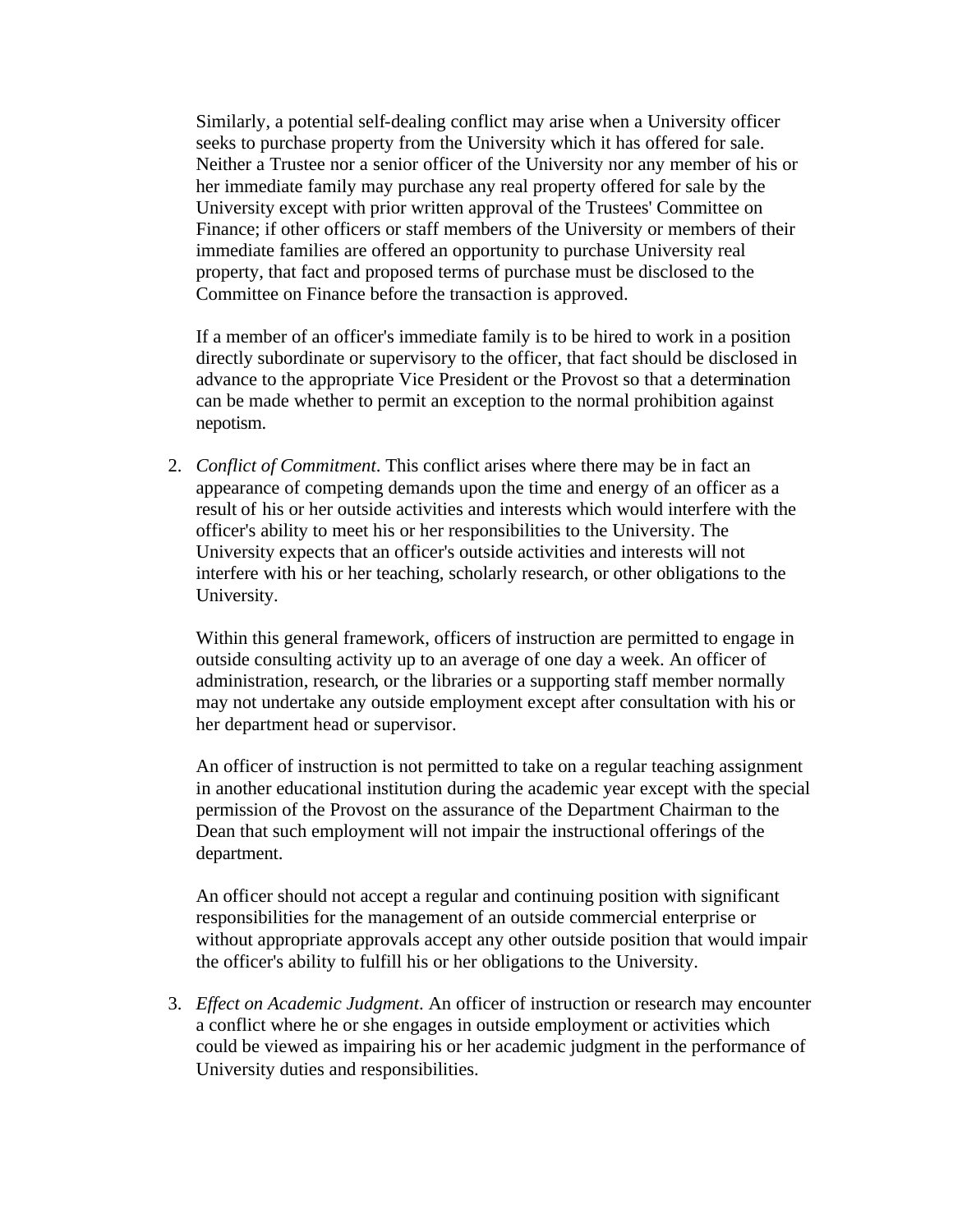Each officer of instruction or research is under an obligation to take no action which might affect adversely his or her own independence of judgment or the integrity of the duty of primary loyalty he or she owes the University. Nor can an officer allow his or her research agenda or the interpretation of his or her research results to be distorted, to serve his or her or any other private interests or otherwise. For example, an officer may not enter into an agreement with an organization which provides a financial incentive for reaching a predetermined result in research or consultation. Also, no officer should interfere with the research project of any other faculty member in order to promote private interests.

- 4. *Inappropriate Use of University Name or University Resources*. Another situation in which a conflict may arise because of an officer's outside activities, affiliations, or concerns is when the officer seeks to use the University's name or the University's resources, such as its facilities or equipment, to advance his or her own private interests. The University's name, facilities, and equipment are to be used for the furtherance of University goals and not for the benefit of, or to imply the University's support of, a non-University activity. An example of the inappropriate use of the University's resources is the use of University equipment at an officer's disposal in pursuit of research for a private firm.
	- a. *Use of University Name*. No officer shall use the official title of the University, or any of its parts, in whatever form that title may appear except in connection with legitimate University purposes. For example, neither the name of the University nor its letterhead may be used by any officer in sponsoring or recommending any commercial service or product regardless of whether that officer has any interest in the promotion. An officer may not use the University's name and address on stationery in connection with an outside organization that he or she established or of which he or she is a director unless the officer's participation in that organization is at the request of the University or is otherwise a part of the officer's normal University duties.
	- b. *Use of University Facilities and Equipment*. University materials, supplies, facilities, or personnel must not be diverted by an officer to promote an outside activity or interest of his or her own. The University may grant permission to an officer in his or her pursuit of outside activities or interests or to an employee of another institution or entity to use University facilities, but only under the following conditions: where there is evidence that the work of such officer or employee, supported by University resources, will be of significant benefit to the University; where there is supervision of such work by a University faculty member holding a tenured appointment; and where the initial period of the work is limited to one year, renewable for not more than two years.
- 5. *Use of Confidential Information*. A conflict may occur between an officer's obligations to the University and his or her personal interests where there could be a misuse of privileged information for private gain. This conflict arises, for example, where a University officer uses confidential information acquired in connection with his or her University-related activities for personal gain or for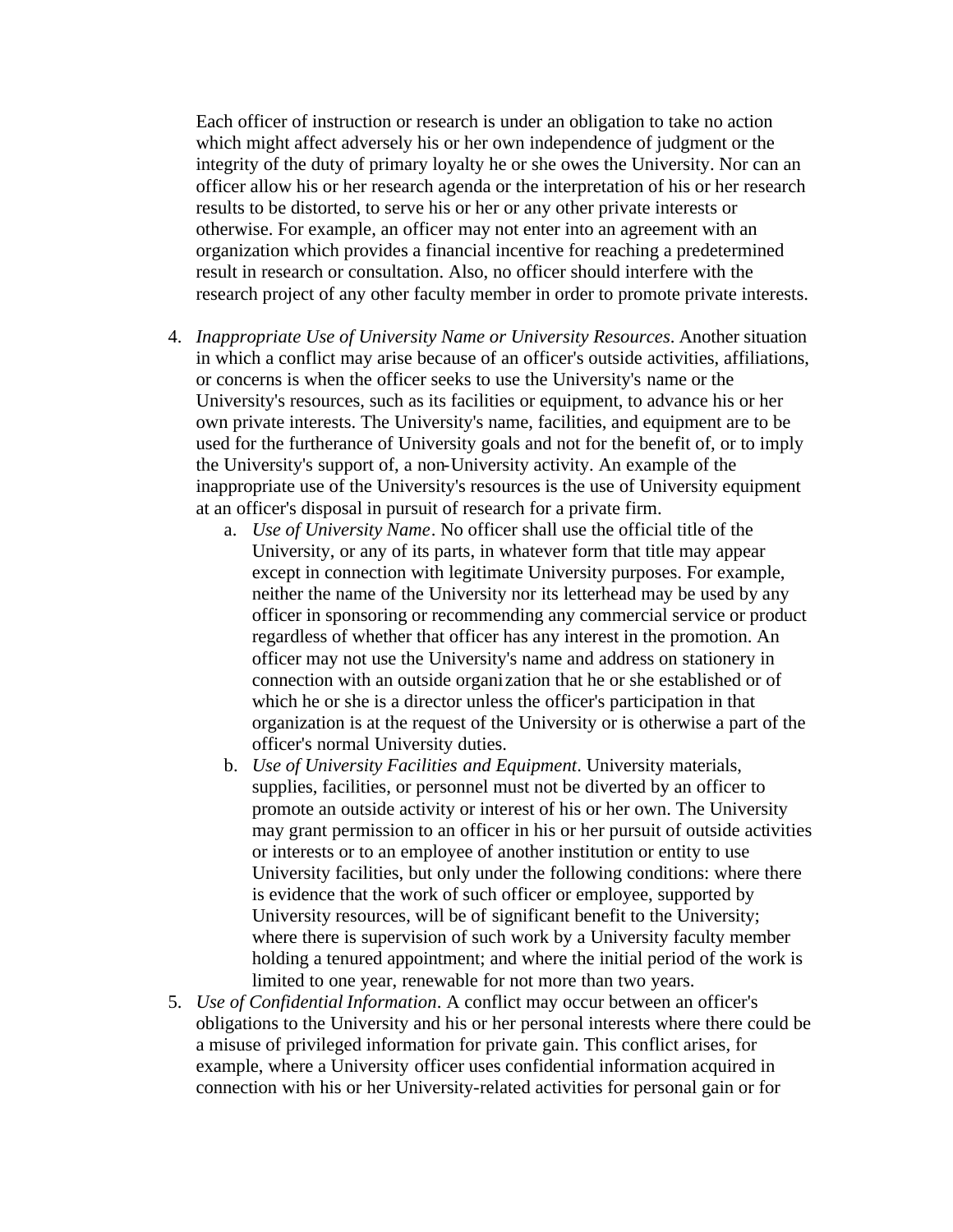other unauthorized purposes. An officer who transmits to others outside the legitimate University circle confidential information obtained in the course of University-sponsored activities is in breach of his or her duty of loyalty which demands use of such information for the University's credit and the benefit of its students.

An officer should not accept employment or engage in any business or outside activity which he or she might expect would require or induce him or her to disclose confidential information acquired by reason of his or her University position. An officer must not disclose confidential information acquired by reason of his or her University position or use such information for his or her or another's gain or benefit.

#### Disclosure and Consultation

Officers are expected to comply with the University's policy of disclosure and consultation where a conflict of interest could arise by disclosing his or her degree of involvement in outside activities, by reporting any significant changes in his or her outside activities that occur during the year, and by consulting with his or her Dean, Department Chairman, Project Director, or supervisor if the undertaking of a new outside professional activity is considered. An officer has an obligation not to mislead the University about the amount of time or effort he or she must devote to outside activities and interests. If an officer is in doubt as to whether he or she is confronted with a conflict of interest, the officer should consult with his or her Dean, Department Chairman, Project Director, or supervisor to determine if the outside activities conflict impermissibly with his or her proper commitments to the University.

The Office of the University's General Counsel is available to any officer to provide advice on a confidential basis on any question of possible conflict of interest.

Deans, Department Chairmen, Project Directors, or supervisors, being specifically charged with the duty of maintaining the integrity of institutional standards of instruction, research, or management within their respective spheres of responsibility, are obliged to notify the President, through either the appropriate Vice President or the Provost, of any significant violations of the University's policies on conflicts of interest. Compliance with these policies is essential if the primary goals of the University, its commitment to excellence in the realm of both teaching and research, are to be achieved.